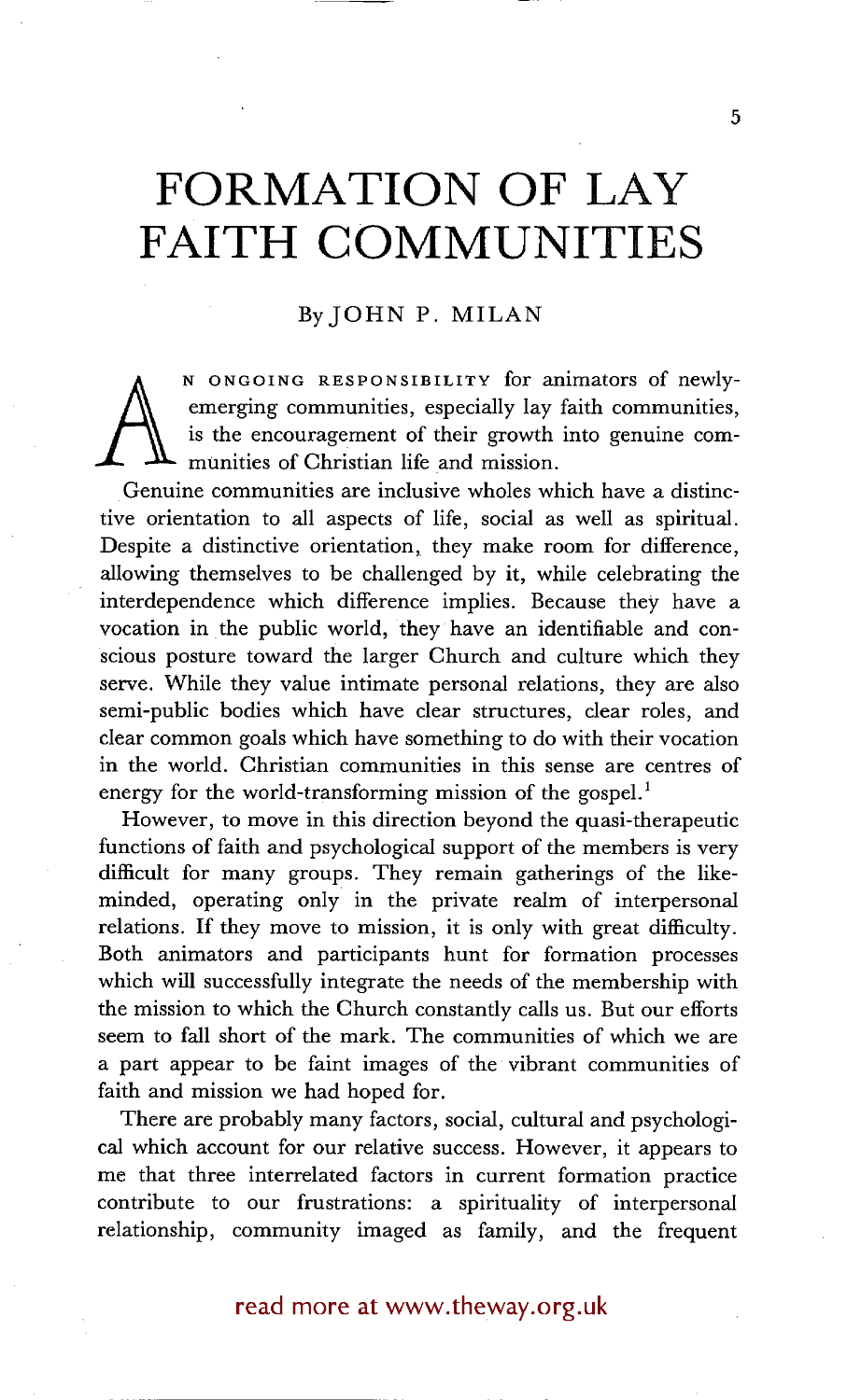assumption that mission is the consequence of personal and communal formation. I would like to explore these three factors and then offer an alternative approach which might be more congenial to our hopes for community. While the frame of reference for these reflections is the small group of lay Christians, commonly referred to as 'lay faith community', I believe they will also speak to the concerns of those responsible for other communal forms.

# *Interpersonal spirituality*

The Second Vatican Council marked a shift in spiritual styles from spirituality as conformity to external rules and objective truth to spirituality as intimacy with God, self and others. The central symbol of this spiritual style is interpersonal relationship.<sup>2</sup> While it is not the only style in the Church, it does appear to represent the mainstream of spirituality today and the one which forms most lay faith communities.

Without taking on the task of an exhaustive analysis of interpersonal spirituality or the theology implied in it, it is possible to sketch its major features. An interpersonal spirituality may be described as one in which self-transcendence in love is expressed in growth from interpersonal isolation (inauthenticity) to relationships of intimacy rooted in intrapersonal integration and interiority (authenticity). $3$  In this framework, virtue (expressions of the authentic) is self-intimacy, relationships of fidelity to brothers and sisters, trust and acceptance among loved ones, and covenant relationship. Skills in self revelation ('deep' sharing), emotional support, and affirmation are deeply valued.

God is imaged as love, Jesus is close personal friend, encourager and source of intrapersonal and interpersonal integration. The Holy Spirit is imaged as affective harmony with others. Salvation is personal and interpersonal alienation is overcome; relationship is restored. And the Kingdom is community established (in the small group sense).

Conversely, sin (expression of the inauthentic) is self-rejection, broken relationships, manipulation of affection, or conflict. Mistrust, judgmental attitudes, relational game-playing and acting out of self-interest are additional markers of inauthenticity. The roots of sin are traced to emotional hurt and reconciliation is healing. The processes of conversion take on a similarity to processes of psychological therapy.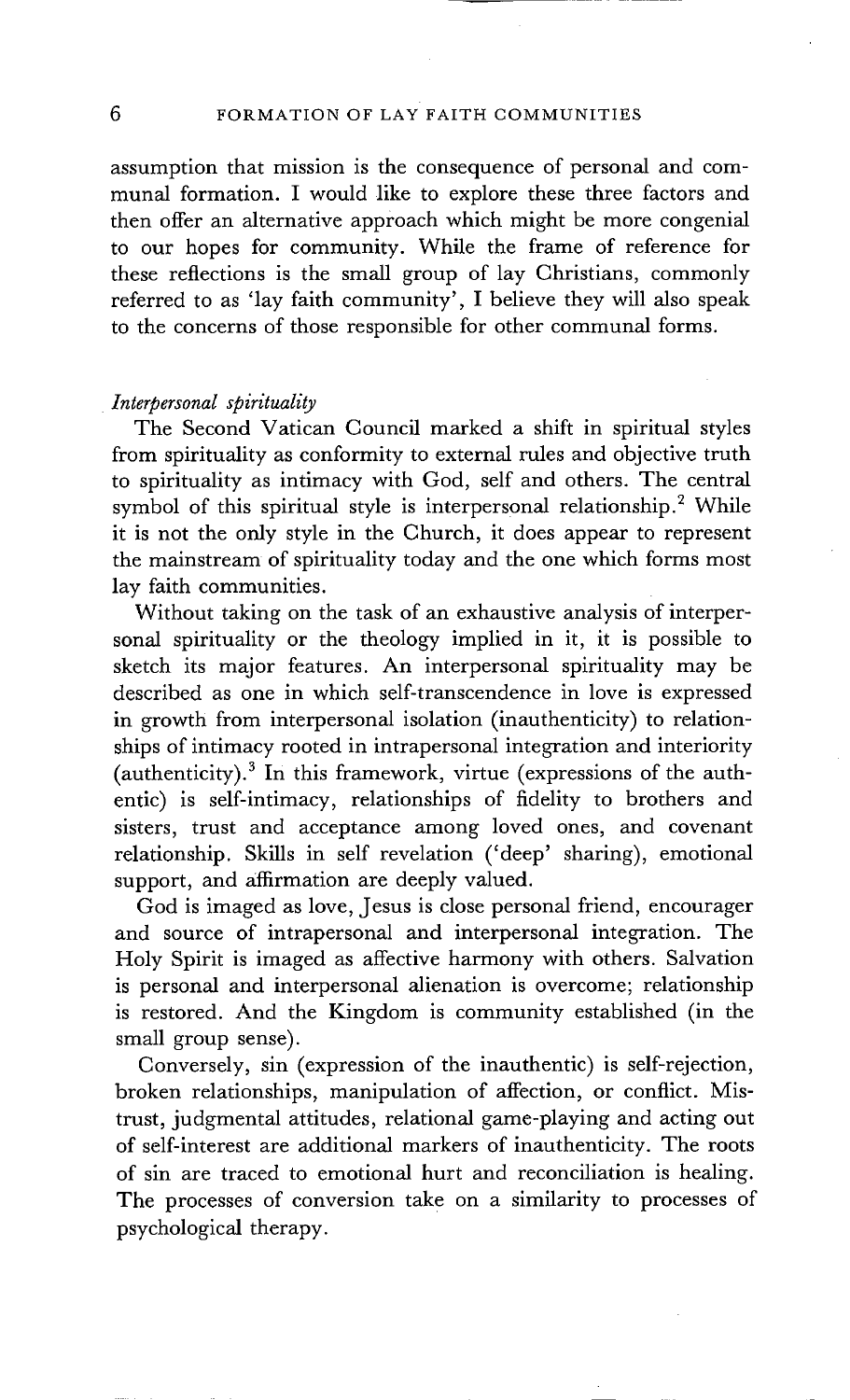If this is an apt description of mainstream spirituality today, then it would appear to have a feminine gender orientation. At the risk of gender stereotyping, it is safe to say that feminine socialization in the West is still centred on the person-oriented values of emotional support, intimacy and relationship. These are expressions of authenticity in a relational spirituality. In contrast, males are socialized in the goal-directed values of achievement, competition and tough-minded negotiation. And these might be considered inauthentic within a relational framework, or at least in tension with relational values. 4

This may be an important reason why it is difficult to attract and hold men in spiritual and communal formation programmes, especially if the programmes are gender mixed. Men are simply not comfortable in a feminine oriented spirituality. In most lay faith communities, men are consistently in the minority; in many they are not represented at all. It is a source of frustration and disappointment to many women that they are not able to interest their spouses in religious matters, whether it be spiritual development or the experience of community.

Furthermore, a spirituality which finds genuine expression primarily in affective and relational terms will be restricted to the private sectors of life. It will be congenial to family, friends and other areas of private interpersonal life, but punic life will escape its influence. Even Ignatian spirituality, with its emphasis on decision-making and love expressed in deeds,<sup>5</sup> when interpreted in an interpersonal way, will tend to image deeds as private interpersonal kindness rather than the heroic action in the public world imaged in the Kingdom meditation. Politics, government, law, business, law-enforcement, science and technology do not run on the private virtues of affectivity and relationship.

Some illustrations come to mind. A female banker from middle management reacts with frustrated anger during a programme designed to assist persons to integrate spirituality with their work. She concludes that to be a Christian banker one must be soft and ineffective, precisely the qualities her male co-workers expect in a woman. A policeman, after attending a mini-series on spirituality and work leaves disappointed, but convinced that the gospel has nothing to say to the work of law-enforcement. To espouse the relational values of the spiritual life may very well cost his life or that of others on a dangerous tour of duty. An experienced male spiritual director wants to know during a spiritual direction seminar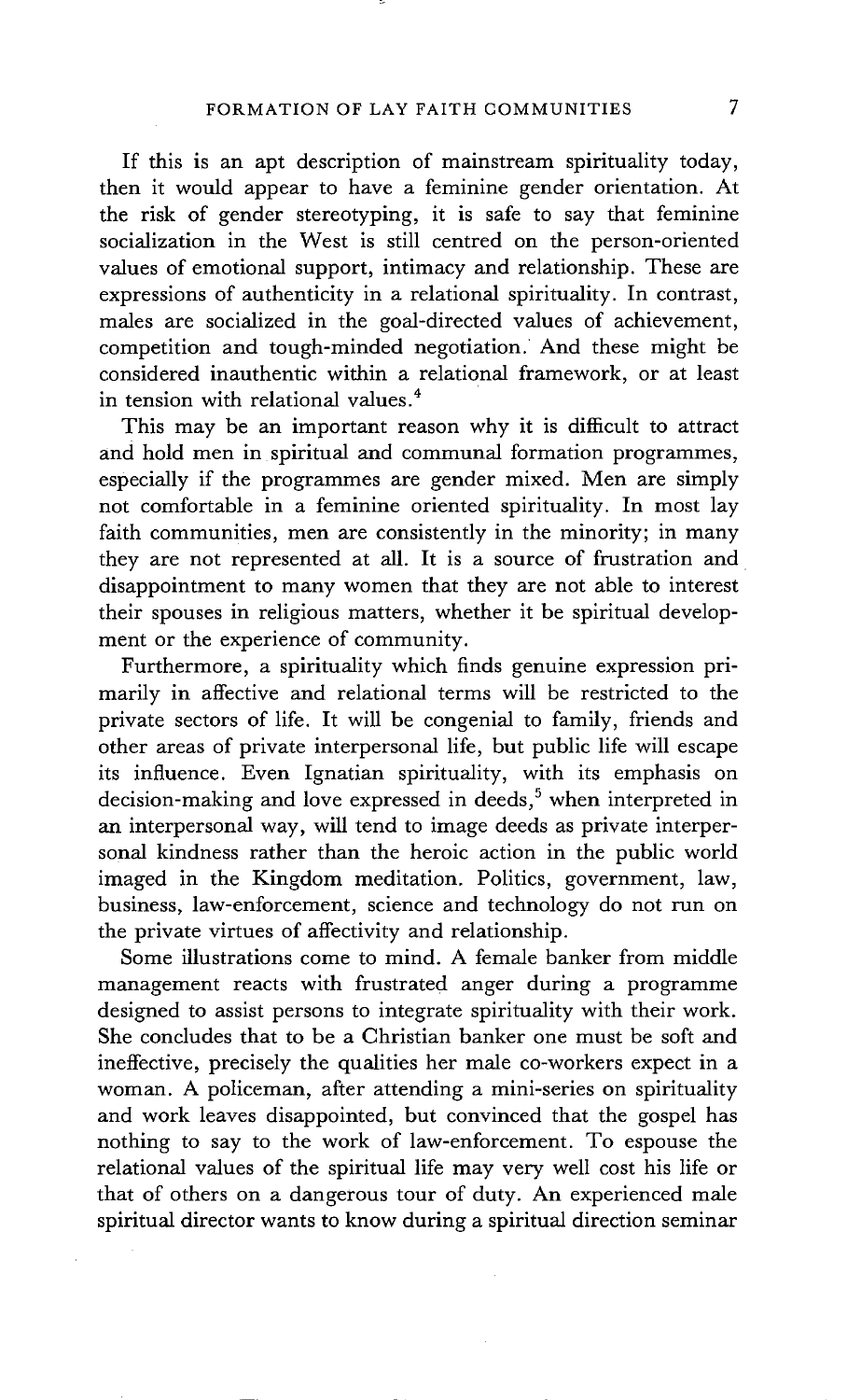how to 'masculinize' spirituality so men can identify with it. The examples can be multiplied.

# *Community as family*

A second area of concern is the pervasive image of community as family, or intimate circle of friends. These images tend to be highly idealized, leaving out the negative and stressful aspects of real relationships. They restrict community to the supportive, private and informal domains of life: and they have implications for the internal life of the community as well as its external mission.

An important function of family and friendship groups is to absorb the tensions generated in other sectors of life. It is the place where one can let one's hair down, be oneself, and expect to find willing ears to listen to the frustrations of the day. Family and friends are expected to be supportive, caring and a source of healing for the wounds inflicted by the more formal environments which are part of normal living. However idealistic, family, friends and 'community' stand for the converse of modern society: no conflict, no criticism, intimacy, affirmation and emotional healing.

Like family and friendship, community should function in the private domain, beyond the reach of regulation, public scrutiny, and government. Anything 'public'-work, political affiliation and activity, economic and civic life-is inappropriate within the group, especially if it is controversial. The folk wisdom about not talking religion or politics if you want to keep your friends is germane here. Only private life and the affective or interpersonal aspects of public life have a place. Furthermore, the ideal of harmony tends to screen out areas of difference in order to safeguard affective unity.

Family and friendship groups are not formally organized. They do not operate by constitutions or bylaws. Leaders, if there are any, are not elected or appointed and do not have formal job descriptions. Membership is not threatened by poor performance and there are no contractual obligations, formal rules or norms for behaviour. In short, they are by definition, informal social groupings.

In communal groups imaged as family or friends, then, acceptance, belonging, personal support and a certain amount of homogeneity tend to be essential values. They will work at establishing an accepting environment, conducive to personal tension management and self-fulfillment, with no goals beyond the needs of the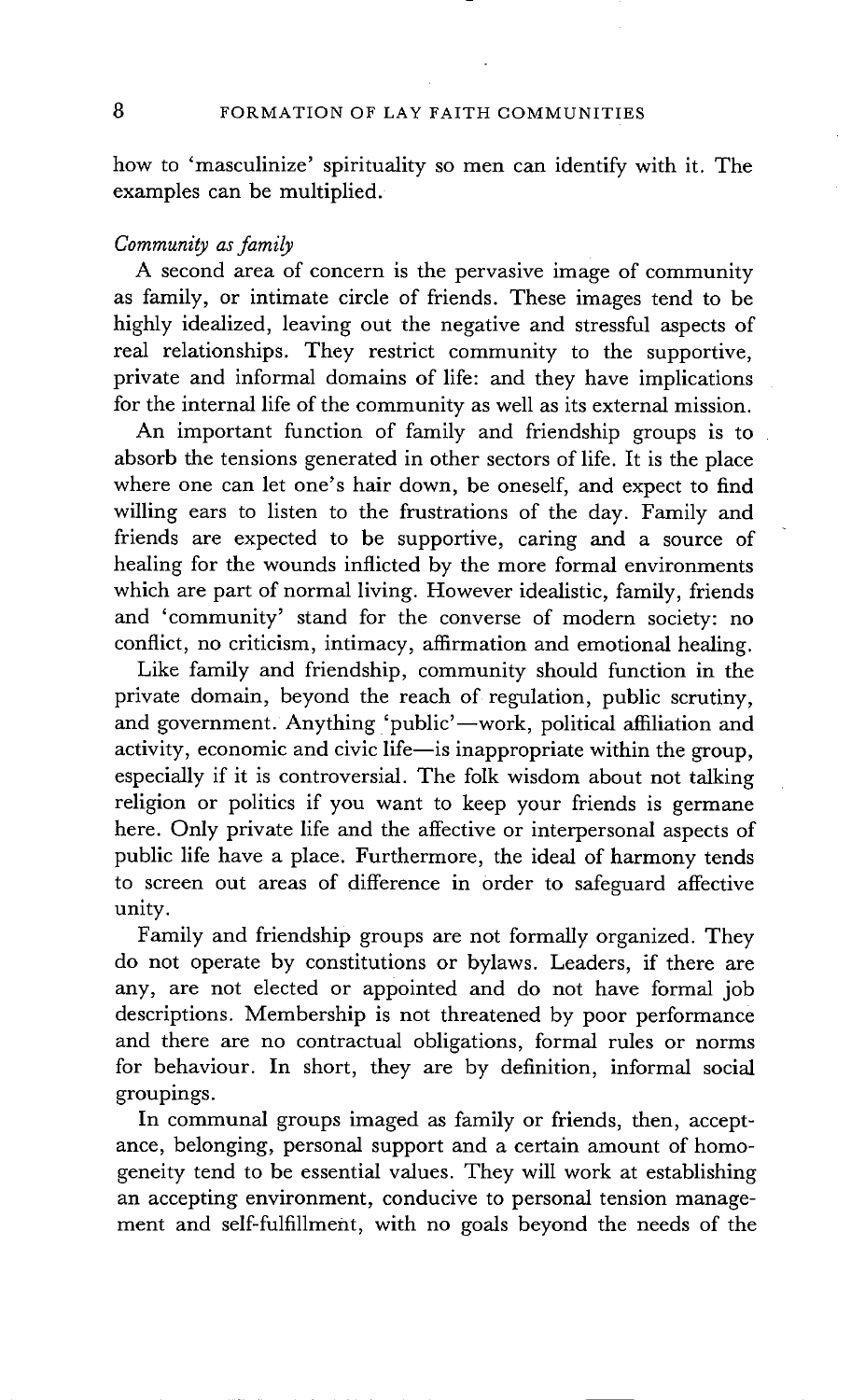group members. The benchmarks of community success will be harmony, personal enjoyment of communal events, or other personal benefit. Any attempt to introduce appropriate structure or goals beyond the group will create tension and strain. Communal decision-making will be avoided because it surfaces difference of taste or value. Leadership will be rotated to avoid authority and rules will be suspect as unloving.

Finally, spirituality as relationship will find a congenial home with familial imagery. It will encourage the communal gathering as the locus for living out one's spirituality, rather than providing the energy for living it in all the events of life outside the group. Those not relationally oriented will experience themselves as misfits in the group. Mission will be reduced to interpersonal kindness within the group and among one's intimates outside the group. The norm for community life and its spirituality will be interpersonal harmony.

#### *Mission as consequence*

The third and final element of communal formation which may be contributing to inadequate communal growth is the very common assumption that mission is the *consequence* of personal and communal development. The cause of the assumption may simply be that most people seek community because they sense a need for it and because they desire a more personalized experience of faith. Very few seek community for the sake of mission. Animators, then, provide service on the basis of voiced need.

Because the demand seems to be for spiritual formation in community, most spiritual and communal formation programmes start with prayer, the development of interiority, the correction of images of God and so on. Many programmes, somewhere early on, also introduce participants to small group skills such as sharing and communication skills. Almost always, however, materials on Christian mission in the world are left to the closing phases of the programme. There are exceptions to be sure, which prove the rule. My only point is that the voiced needs for community and spirituality seem to have developed into an unquestioned assumption that spiritual and communal formation eventually will spill over into mission. Or, put in a different way, spiritual and communal formation is a prerequisite for real mission.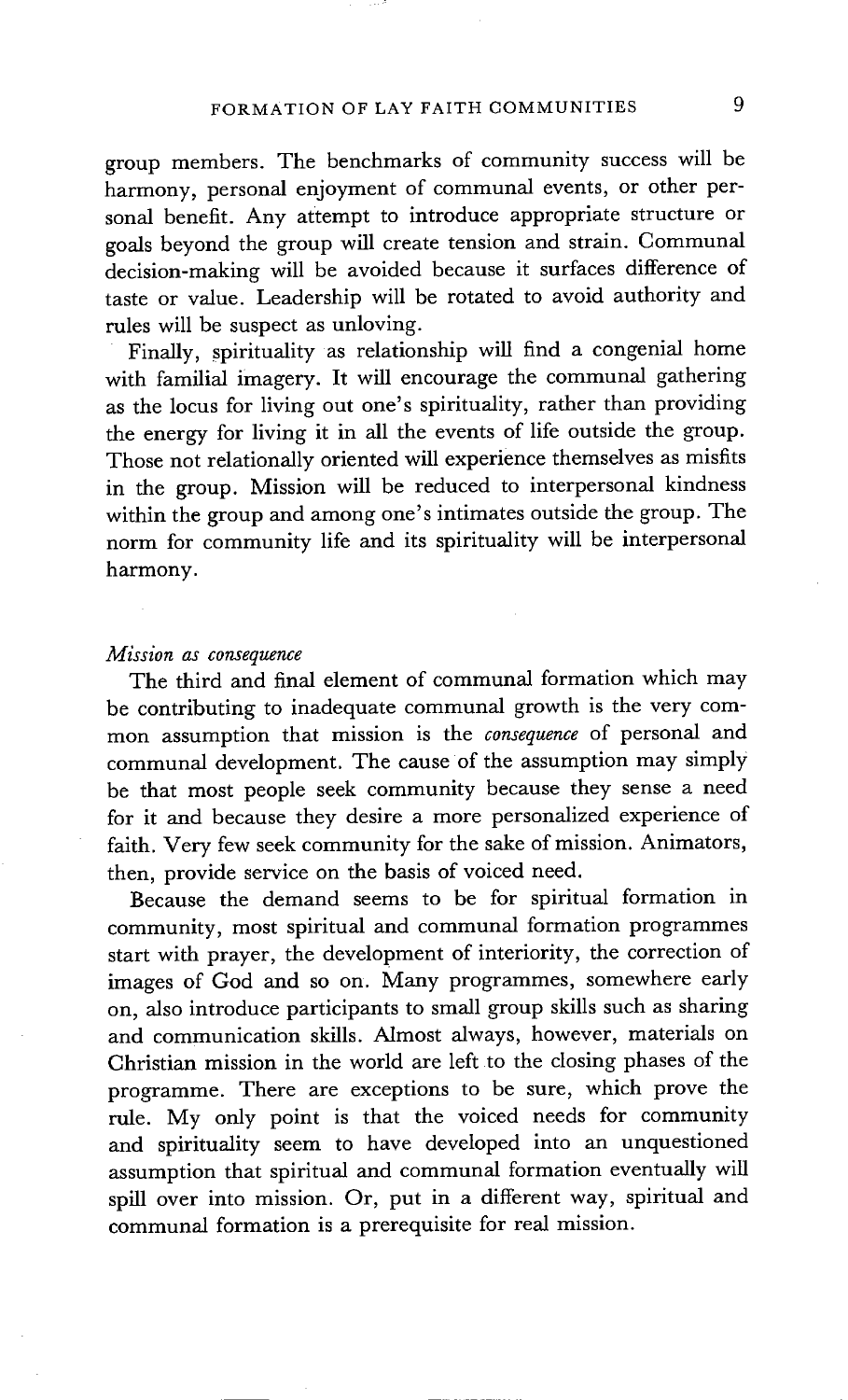In practice, however, groups often find themselves stuck in the task of spiritual growth or become consumed by the energy necessary to keep the community functioning. In spite of substantial desire, group members experience mission as foreign to their spiritual or communal lives. It somehow does not fit. Either it seems irrelevant to what the community and spirituality are all about or there is a sense of not being 'ready'. In any case, mission and service are easily perceived as something added on to what is essential, rather than as an integral part of Christian life . . . and this in spite of quality formation in prayer, personal growth and communal dynamics. In view of what has been said about relational spirituality and familial communal imagery, the call to mission beyond interpersonal kindness in private relations is often a source of frustration and tension.

In contrast to the orientations in communal development described thus far, I am proposing that the starting point for communal formation is mission; that community is the 'bridge' to the larger world; and, that spiritualities of action are more in tune with our goals. These new orientations may be more fruitful in their consequences.

|                                                               | Conventional orientations       |                                                       |
|---------------------------------------------------------------|---------------------------------|-------------------------------------------------------|
| Spiritual formation ------->Community -----> Mission          |                                 |                                                       |
| (Self-transcendence<br>expressed in covenant<br>relationship) | (As familial)                   | (As fruit of<br>spiritual &<br>communal<br>formation) |
|                                                               | <i>Alternative orientations</i> |                                                       |
| Mission ------------------->Community ------> Spirituality    |                                 |                                                       |
| (As starting point-                                           | (As bridge to                   | (Self-                                                |
| conversion of personal<br>need into public mission)           | public world)                   | transcendence<br>expressed in<br>genuine action)      |

### *Mission as starting point*

Communal formation is formation for Christian life and action in the world. And the starting point of formation is mission, not spirituality or community. A sense of Christian mission produces an awareness that community is necessary for effective mission and that in a developing spirituality the Lord gives energy to the missionary effort. In a word, community and spirituality may be regarded as the fruit of mission, not the other way around.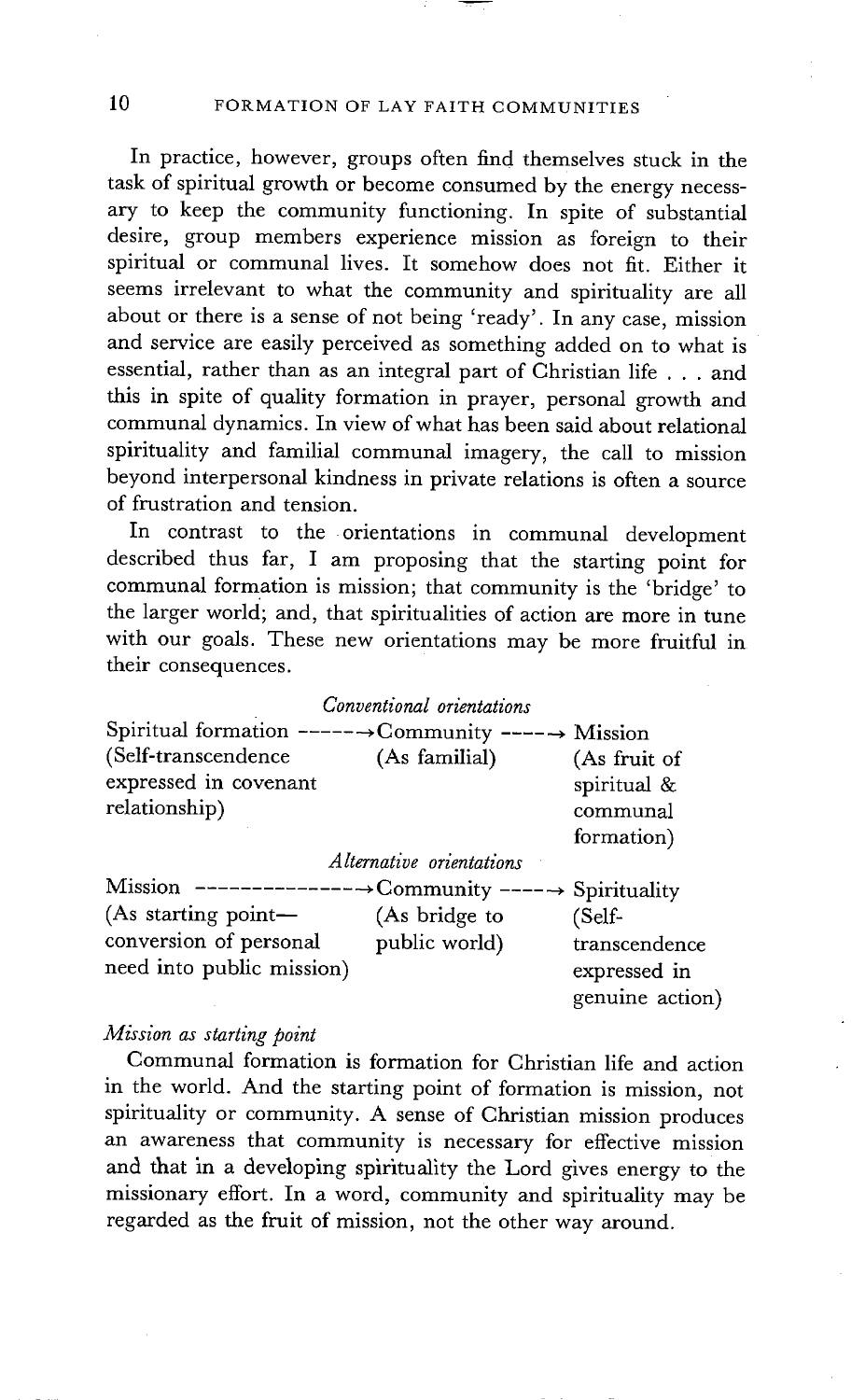Because persons often come into community out of a sense of alienation or personal need--be it healing, desire for belonging, or need for God--we must deyelop communal formation processes which in their early stages convert personal need into public mission. Formation must assist persons to move beyond merely feeling their need to perceiving the causes of their need in the larger sociocultural world. Personal biography and social history meet in the inner needs of persons. The conscious awareness of the intersection of biography and history has been described by C. Wright Mills as the 'sociological imagination'.

The sociological imagination is a quality of mind which helps us use information and develop reason in order to achieve lucid summations of what is going on in the world *and* of what may be happening within themselves. It is a quality of mind which most dramatically promises an understanding of the intimate relations of the inner self and the larger social realities.<sup>6</sup>

This quality of mind which perceives the inner reality/social reality connection is developed by probing the relationship between the 'need' which brings persons into the community and the possible sociocultural arrangements which are related to the need. If our need is for 'community', we might ask 'what is going on out there that makes it necessary for us to seek community "in here"?' Further, we might ask, 'is our very need a call from the Lord to address, in some way, the "out there" realities which cause our need?' Or 'how can our life in the Spirit assist us to deal with our need *and* deal with the world we live in?'

Such questions help make the connections among personal biography, sociocultural history and the gospel. They assist the group to confront the world and the gospel from the perspective of the 'need' which brought it together. The need/culture/gospel connection, brought to full conscious articulation, contains the seeds of mission. It promotes solidarity and helps overcome the sense of powerlessness which prevents active response in the world. Further, it puts community and spirituality into its proper perspective, that is, serving the mission. Processes which encourage this kind of probing are at the heart of communal formation.

#### *Community as bridge*

Secondly, a more productive image of community is that of *bridge*. Community is an intermediate social form<sup>7</sup> which has the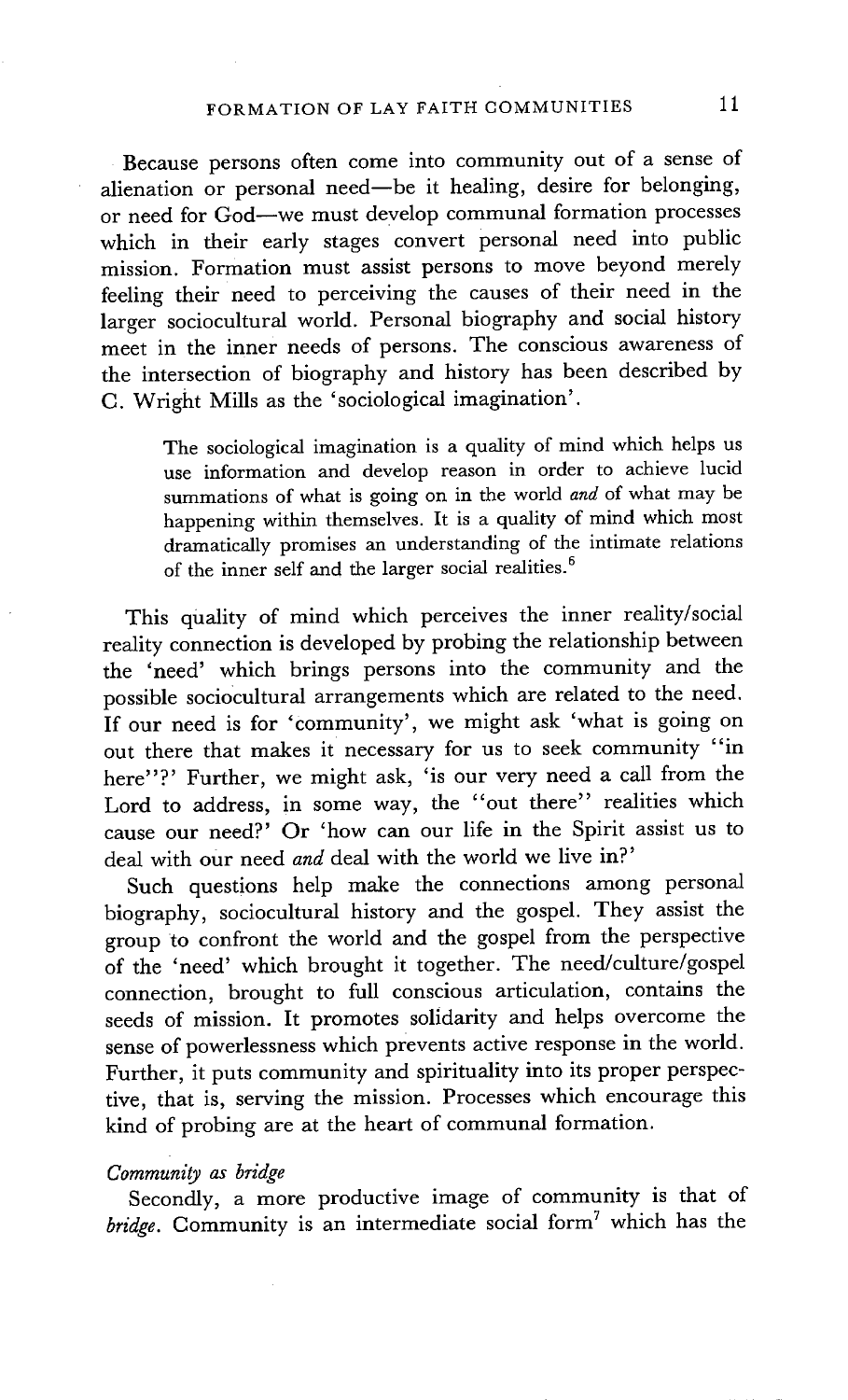characteristics of both primary social groups (family, friendship circles) as well as secondary groups (formal organizations and bureaucracy). As intermediate social groups, communities stand half way between the intimacy and informality of face-to-face groups and the impersonality and formality of formal organizations. Their function is to relate persons and primary groups to the larger world. Intermediate groups are the *bridges* between the private world of warm, holistic relationships and the public world of social institution.

An example is the neighbourhood improvement association which help neighbours negotiate the politics and bureaucracy of city hall on their own behalf. Halfway houses are intermediate groups which help their residents move out into the larger community.

Intermediate groups value both quality relationships within the group *and* movement toward the accomplishment of clear goals beyond the group. Persons relate to each other with more of their personality and more warmth than in formal organizations; but not with the same intimacy called for in family or among close friends. Interpersonal support and acceptance must be balanced with the goals beyond the group. The relationship/goal achievement tension is often the focus of intervention by the leader or animator.

Since intermediate groups relate persons to the larger world, they must have a common vision and clear goals. The processes which convert private need into public mission help in this regard. The focus beyond the group makes it a semi-public body subject to the pluralism typical of the public arena. Hence, difference and conflict will be an ordinary part of its life. It will develop skills in welcoming difference, resolving conflict and processing the pluralism. Skill in confronting and integrating difference toward common goals in the public world replaces simple affective harmony as the benchmark of communal success.

Because the community has a 'job' to do, it will encourage its members to find and use resources in the world of primary groups to meet needs for affection and intimacy. Likewise, it will assist its membership individually and collectively to negotiate in satisfying ways the public worlds of work, politics and other sectors of societal life. And it will do this in a way which is attentive to the personal dignity of each member.

In order to be faithful to its purposes, community will develop appropriate patterns of formal leadership, authority and norms for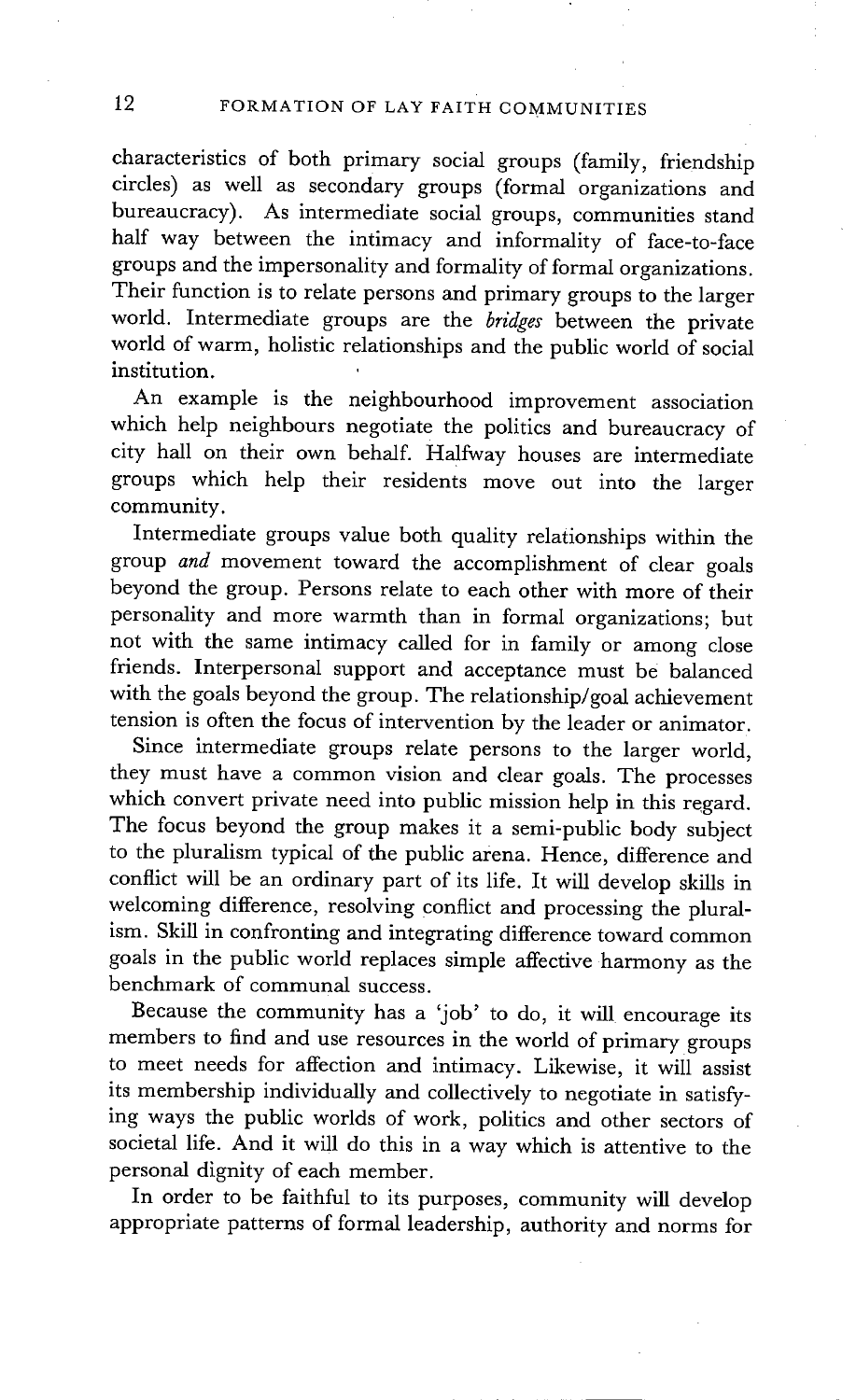membership. It will develop clear processes for conflict resolution, evaluation, decision-making and action.

The implications of community as bridge for formation are clear. As community animators we may need to examine the communal images which guide our own work. We may have to challenge the inappropriate images which often operate in faith communities. We need to develop skills in assisting communities to structure and govern themselves. We may find ourselves teaching simple leadership skills or how to structure a meeting and negotiate differences. Most of us will find it helpful to acquire some knowledge in the area of organizational development and small group dynamics.

#### *Spirituality of action*

As we have seen, relational spiritualities are very appropriate for the sectors of private life where support, intimacy and friendship are the primary values. Such spiritualities are effective supports for the socio-emotional and affective functions of family and friendship. In intermediate social groupings such as communities, however, relational spiritualities provide no framework for the formal elements of communal life and its mission in the larger world of public institutions. I am proposing that a spirituality of action will be more appropriate for our communal life and mission. Using action rather than relationship as the focal symbol for the spiritual life, we may be able to broaden the influence of spirituality, providing a more congenial framework for both relationship *and*  mission.

Two writers have recently made significant contributions to the search for spiritualities of action. In *Foundational issues in Jesuit spirituality,* Roger Haight has offered a reinterpretation of the Spiritual Exercises from the perspective of a Blondellian philosophy of action. He writes for those who want to know the Christian value of their actions in the world. His answer is worth quoting at length:

First of all, the core of what we mean by spirituality lies in action. Human existence itself is free spiritual action in the world . . . In this light, the first Principle and Foundation embraces the absolute value of work of human action in and for the world. Human actions count because God has shared with human beings responsibility in participating in God's own creative activity in the world over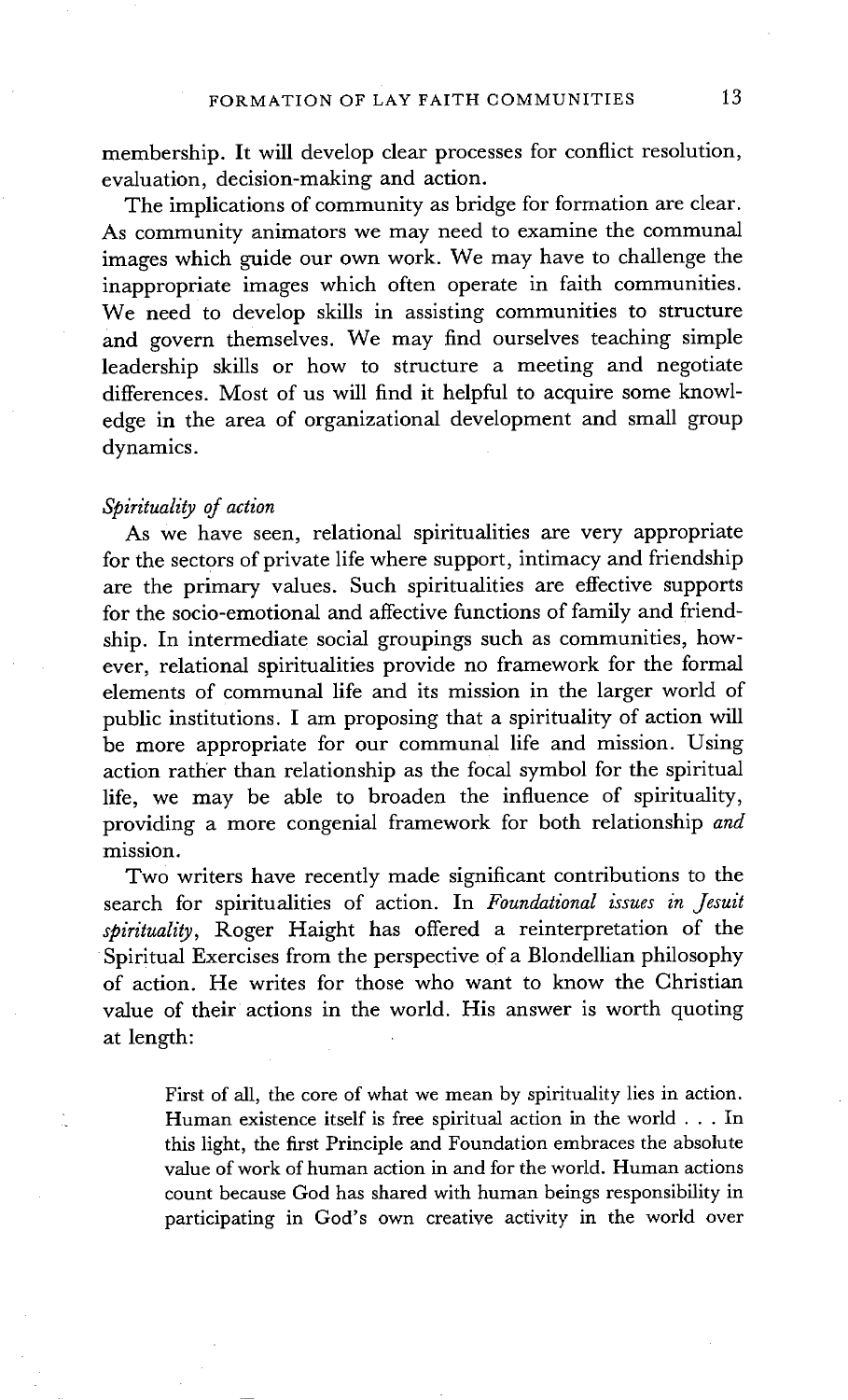time. This intrinsic reason for being will lead to a final salvation that incorporates human creativity. $\delta$ 

In this context, sin is whatever undermines the value of human action, be it forces which corrupt it in destructive behaviour or which foster a more subtle escape from freedom. Jesus is the confirmation of the value of human action since his own actions have been raised up into the very life of God. The will of God is imaged as open invitation to co-operate with God's impulse of love in free action taking responsibility for the world. Prayer becomes the means of keeping alive the faith vision of sharing in God's own creative activity. And union with God is to be found in co-acting with God for God's kingdom. 9

In another recent contribution, Thomas Clarke, arguing for action as a primary symbol of spirituality, expects that

A spirituality of action will be equipped for a radically conflictual world, and so will be far removed from any bland developmentalism preoccupied with personal fulfillment. In this sense it is a political spirituality engaged in the non-violent struggle for justice and peace in the world. $10$ 

The task of spirituality, he suggests, is to distinguish genuine action from the refusal or evasion of action. Authentic action is action which is free of illusion, addiction or concupiscence. Further, it will be distinguished from instrumental activism by its rhythm of receptivity and response. It will be contemplative action without falling into a false dichotomy between contemplation and action.

A spirituality of action, then, is one in which self-transcendence in love is expressed in free, creative action. The range of daily decisions and actions, those oriented toward persons (relationship) *and* tasks (mission), can find spiritual meaning in this framework. They become the very mediators of God's love and our response.

In this sense a spirituality of action includes *all* human transactions, be they private and interpersonal or public and official, inside of community or outside of community. Furthermore, action, properly understood, is gender neutral since action is common to both male and female cultures.

Finally, Clarke leaves us with a challenge in the work of communal formation:

the challenge addressed to spirituality is the enablement of persons in community simply for action, doing the truth in love...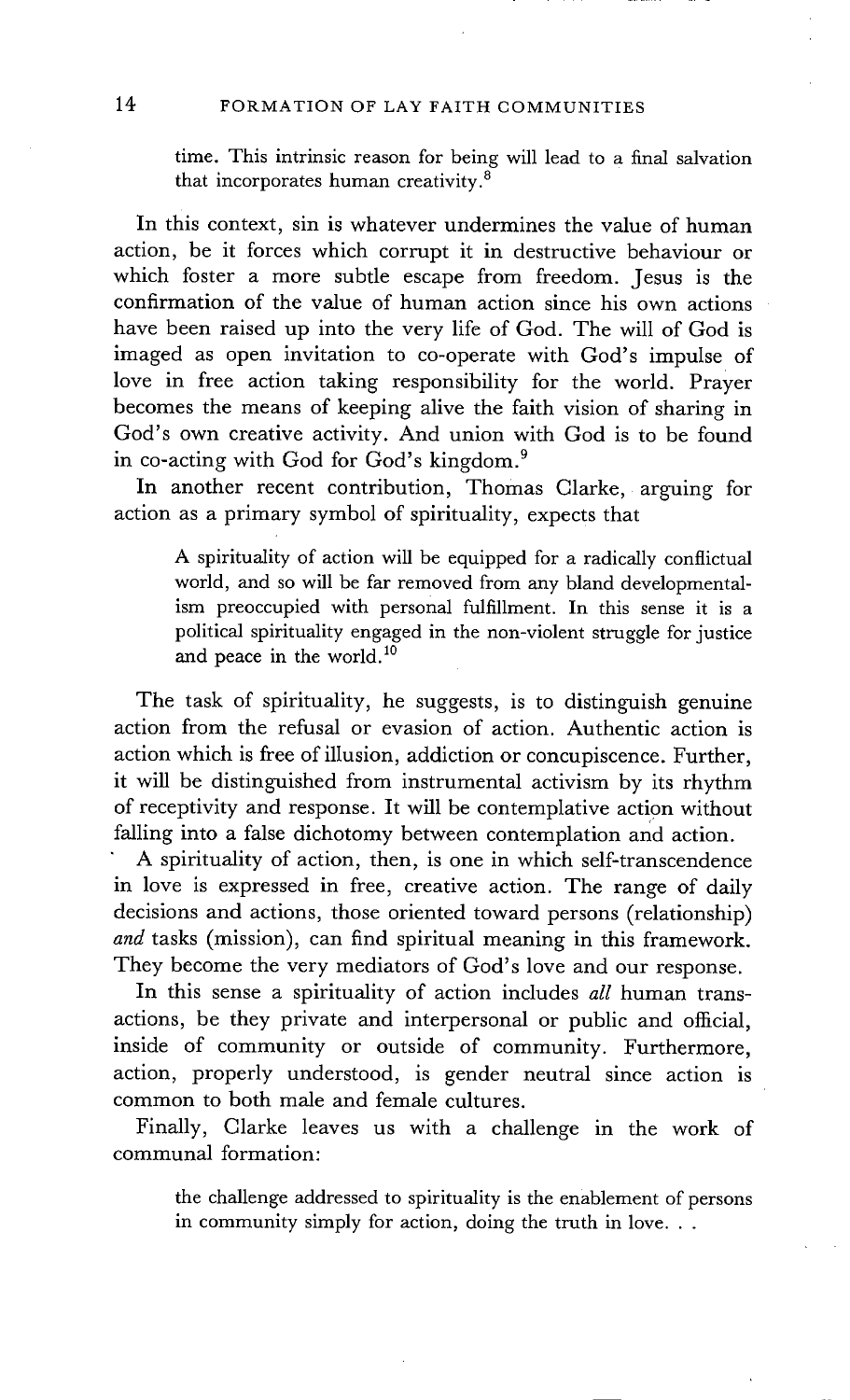all traditional vehicles-regular prayer, examination of conscience, common prayer and worship, retreats, spiritual direction--need to be approached with one overriding question in mind: how can persons, groups, the larger Church be set free for genuine contemplative action? $11$ 

#### *Conclusion*

**With some twenty years of experience since Vatican II, it is time to evaluate, in the light of our goals, the assumptions and practices which have guided our formation work thus far. The spiritualities we use, the images of community we adopt, and the assumptions we make about the place of mission in the formation process are important areas of investigation. Spirituality as relationship, community as family and mission as the fruit of formation seem to be the guiding principles to now. Genuine contemplative action in the world however, may be better served by an approach which more effectively integrates spirituality, community and mission. Mission as the starting point of formation, community as bridge to the public world, and a spirituality of action should produce better fruit.** 

#### **NOTES**

<sup>1</sup> See the following for comprehensive critiques of the modern community movement in North America: Parker J. Palmer, *Company of strangers: Christians and the renewal of America's public life, (Crossroad, N.Y., 1983), and Robert N. Bellah, et al., Habits of the heart: individualism and commitment in American life,* (Harper & Row, N.Y., 1985).

<sup>2</sup> For this insight I am indebted to Mr. Greg Stevens of St. Louis, Missouri.

<sup>3</sup> The model for this definition of relational spirituality comes from Kinerk, Edward S.J.: 'Toward a method for the study of spirituality, *Review for Religious,* vol 40, 1981/1, pp 3-19. <sup>4</sup> In Jungian language, relational values are of the feeling type: tender, warm, personal, etc. The goal-directed values are consistent with the thinking type: tough minded, logical, cool, etc. See Grant et al, W. Harold: *From image to likeness,* (Paulist Press, N.Y., 1983), p 109.

*s Spiritual Exercises* 230

6 Mills, C. Wright: *The sociological imagination,* (Oxford University Press), N.Y. 1959, p 5. This sociological classic contains valuable insights for the development of formation processes which convert private need into public mission.

7 For a full description of community as intermediate group see Whitehead, Evelyn Eaton & Whitehead, James D.: *Community of faith,* (Seabury Press, N.Y., 1982), eh 3. This volume is an excellent handbook on community formation.

8 Haight, Roger S.J. : *An Ignatian spirituality of action,* unpublished manuscript; later published as 'Foundational issues in Jesuit spirituality', *Studies in the spirituality of Jesuits,* vol 19, no 4, Sept. 1987.

*9 Ibid.* 

<sup>2</sup>